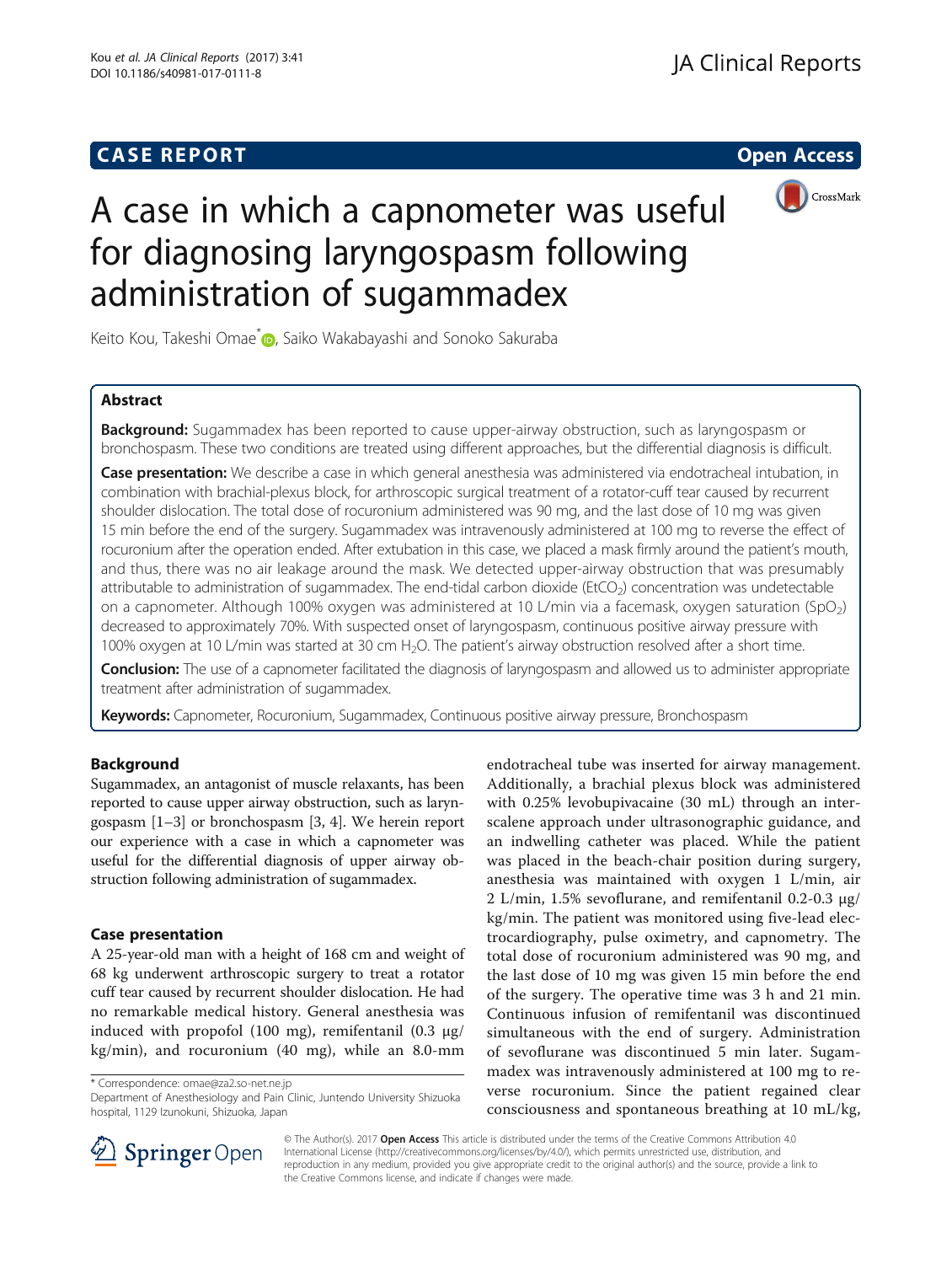the intubation tube was removed. Immediately after extubation, he presented with retractive breathing and stridor. According to the capnometer readings, the end-tidal carbon dioxide ( $EtCO<sub>2</sub>$ ) concentration was undetectable. Although 100% oxygen was administered at 10 L/min via a facemask, oxygen saturation  $(SpO<sub>2</sub>)$ decreased to approximately 70%. Onset of laryngospasm was suspected, and thus, 100% oxygen was started at 10 L/min with continuous positive airway pressure (30 cm  $H_2O$ ). The patient's airway was reopened after a while. Consequently, both stridor and retractive breathing resolved. The  $EtCO<sub>2</sub>$  waveforms became detectable with a capnometer, and  $SpO<sub>2</sub>$  also improved to 100% (Fig.1). The patient was monitored in the operating room for 30 min. After a stable level of consciousness and stable respiratory patterns were confirmed, he was discharged from the operating room. No recurrence of laryngospasm was observed throughout the postoperative course.

## **Discussion**

This patient presented with retractive breathing, stridor, and decreased  $SpO<sub>2</sub>$  immediately after extubation. We suspected that these symptoms were attributable to bronchospasm or laryngospasm associated with administration of sugammadex. It has been reported that sugammadex may cause bronchospasm [\[3](#page-2-0)]. This is reportedly more likely in patients with a history of respiratory disease, such as bronchial asthma. Meanwhile, bronchospasm is triggered by various mechanical (e.g., endotracheal intubation), chemical, and pharmacological stimuli. While its intraoperative respiratory adverse event is approximately 1.7%, bronchospasm and laryngospasm are complications in which deaths have been

reported in some severe cases [[5](#page-2-0)–[7\]](#page-2-0). The most common pathological condition recognized as bronchospasm is asthma. When considering the treatment for bronchospasm, volatile anesthetic agents are useful because with the exception of desflurane, they have a bronchodilator effect [[8\]](#page-2-0). Desflurane increases airway resistance at a high alveolar concentration [[8\]](#page-2-0). When bronchospasm is severe, it is difficult to use volatile anesthetic agents. Propofol relaxes the airway reflex [\[9](#page-2-0)]. Beta-stimulants, such as salbutamol and epinephrine, can also be administered intravenously [[10\]](#page-2-0). Anticholinergic drugs, such as tiotropium bromide, block parasympathetic constriction of bronchial smooth muscle [\[11](#page-2-0)]. Intravenous magnesium sulfate is also effective for bronchospasm [[12\]](#page-2-0).

Laryngospasm is defined as glottis narrowing caused by reflective contraction of the laryngeal muscles. It is classified into complete and incomplete types. The complete type is referred to as a condition in which the immobility of the back leads to complete failure of ventilation, whereas the incomplete type is referred to as a condition in which the motion of the thorax is accompanied by inspiratory stridor and limited motion of the back. When incomplete laryngospasm progresses to the complete type, inspiratory stridor disappears [[13](#page-2-0), [14](#page-2-0)]. Laryngospasm frequently occurs in ambulatory anesthesia [[15](#page-2-0)], while its occurrence has also been reported during orthopedic surgery [[16, 17](#page-2-0)], laparotomy [\[16](#page-2-0)], and craniotomy [[18\]](#page-2-0). Laryngospasm is more common in young people than in adults. In fact, its incidence has been reported to reach 14% in those aged less than 6 years [[19\]](#page-2-0). A definitive diagnosis of this condition is made by examination of the vocal cords with a bronchial fiberscope [[20\]](#page-2-0). When laryngospasm is diagnosed, the irritating stimulus by any triggering factor should be